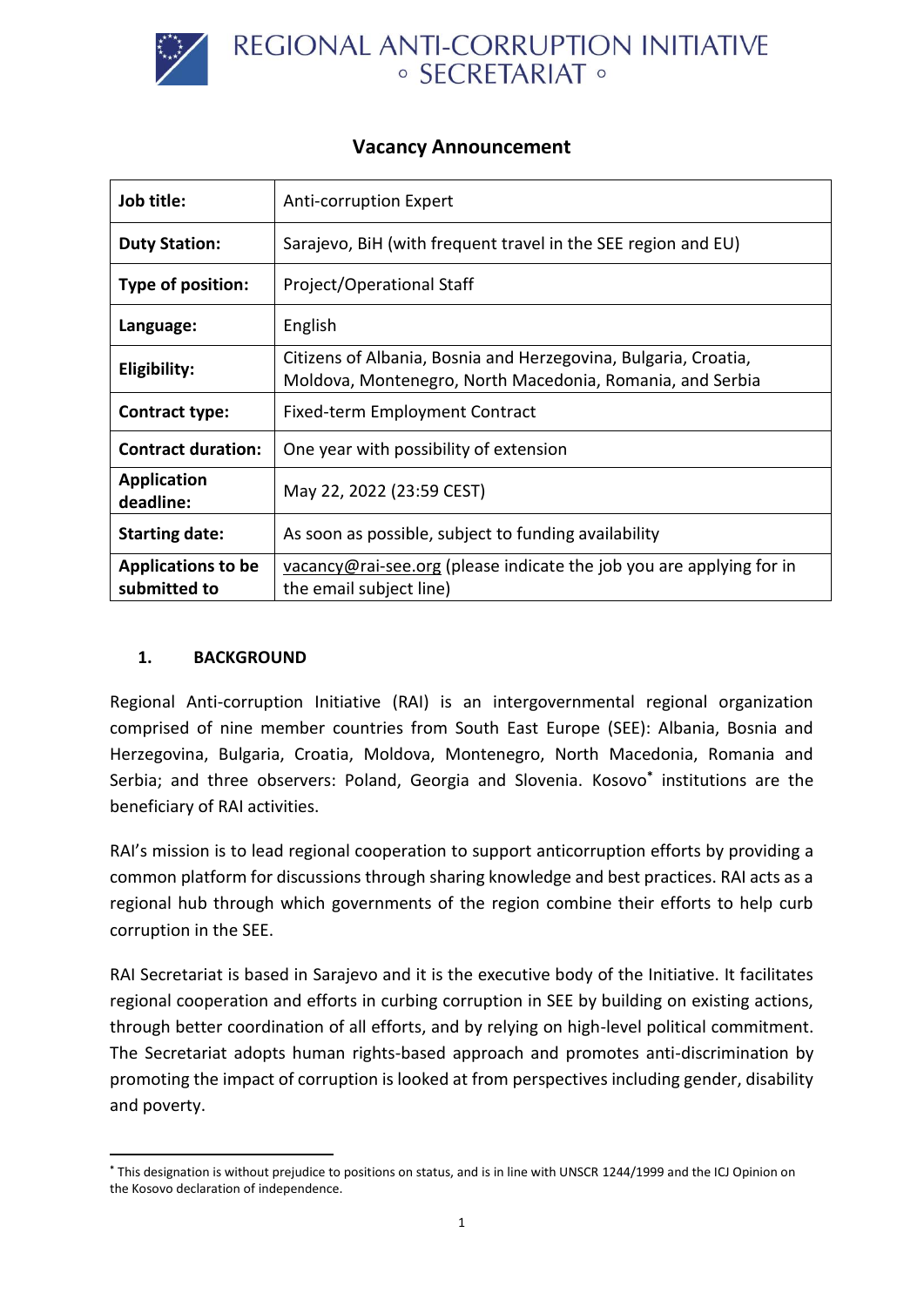#### **The Project**

RAI Secretariat will support United Nations Office on Drugs and Crime (UNODC) in implementation of the Regional Anti-Corruption and Illicit Finance Roadmap for the Western Balkans (hereinafter: the Roadmap)<sup>1</sup>. As the implementing partner for the Roadmap, RAI will further support the regional ownership of the Roadmap. UNODC is the lead implementer of the Roadmap and Roadmap Secretariat will be based in Vienna. The project duration is from 2022 to 2026.

Roadmap builds on the momentum generated in the context of the Berlin process. In addition to the Berlin Process, the Roadmap builds on the outcome of the first United Nations General Assembly Special session against Corruption (UNGASS) held on 2-4 June 2021, including the anti-corruption commitments agreed to by jurisdictions in the UNGASS Political Declaration. High-level government representatives from the Western Balkans jurisdictions met in Ohrid, North Macedonia, on 25 June 2021, adopting the Roadmap to fast-track the implementation of the United Nations Convention against Corruption (UNCAC) in support of the achievement of Sustainable Development Goal (SDG) 16 and other relevant SDGs in the Western Balkans jurisdictions.

The implementation of Roadmap will result in the delivery of tangible improvements to the implementation of existing national anti-corruption/anti illicit finance measures, and international standards and recommendations, including those from the Group of States against Corruption (GRECO) evaluation recommendations and the European Commission's annual reports with respect to EU accession. The overall objective of this project is to support the implementation of the Roadmap with the overall aim to fast-track the implementation of existing anti-corruption commitments, including those under the UNCAC, the GRECO evaluation recommendations, and relevant EU Directives.

The specific goals/outcomes of the project are:

- Goal 1: Preventing and countering corruption in public procurement, including in times of crises;
- Goal 2: Further strengthening conflict of interest and asset declaration systems;
- Goal 3: Enhancing criminal justice responses to corruption and economic crime through the creation of a regional network of specialized prosecutors, law enforcement and financial intelligence units in the Western Balkans jurisdictions.

The Project will be gender mainstreamed in line with the UNODC Strategy for Gender Equality and the Empowerment of Women (2018-2021) and reinforced by the UNODC strategy 2021- 2025.

**<sup>1</sup>** [https://www.unodc.org/documents/southeasterneurope//AC\\_and\\_Illicit\\_Finance\\_Roadmap\\_Full\\_25.06\\_PDF.pdf](https://www.unodc.org/documents/southeasterneurope/AC_and_Illicit_Finance_Roadmap_Full_25.06_PDF.pdf)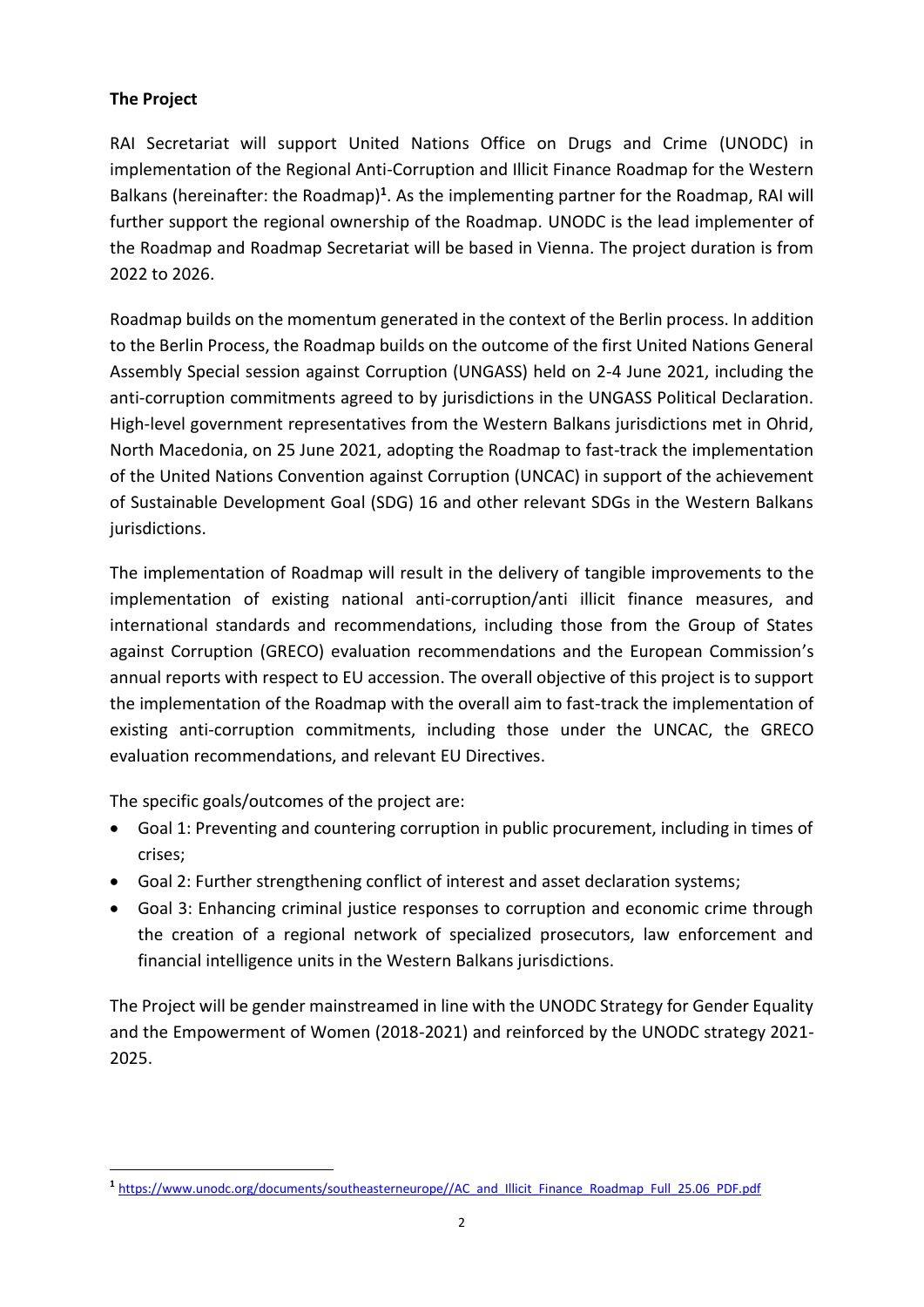## **2. SCOPE OF WORK**

Under the supervision of RAI Senior Anti-corruption Adviser and the executive authority of the Head of RAI Secretariat, the Anti-corruption Expert will be responsible for supporting the Roadmap implementation. The Anti-corruption Expert will also closely cooperate with Chief Programme and Communications Officer and Chief Finance and Operations Officer in order to ensure compliance with RAI and donor rules and regulations.

The anti-corruption Expert will work with a variety of stakeholders on addressing the goals of the Roadmap by providing expertise, coordinating actions and promoting regional ownership.

#### **Main Duties and Responsibilities**

#### Expertise:

- Acts as the focal point of RAI Secretariat for the implementation of Roadmap;
- Implements activities related to the Roadmap in close cooperation with the RAI Secretariat and Roadmap Secretariat;
- Provides expert advice and input on anti-corruption topics to Roadmap, RAI Secretariat, beneficiaries and target groups and other stakeholders;
- Develops different expert content such as legal research and analysis, policy papers, reviews and assessments, action plans, etc;
- Supports establishing and maintaining cooperation with law enforcement, preventive, judicial and other anti-corruption bodies in RAI member states, RAI observers and other RAI partners;

#### Project Management:

- Ensures adherence to project relevant logframe objectives, action plans and budgets and quality assurance of implemented outputs;
- Supports Roadmap Secretariat to collect project cycle information in order to timely produce progress reports;
- Participates in RAI Secretariat's planning and programming processes;
- Supports activities related to Roadmap Steering Committee meetings and materials.

#### Other:

- Participates and represents the RAI Secretariat in other events and meetings, as required.
- Provides guidance and know-how to RAI interns, as required;
- Promotes RAI mission and values at meetings and other regional events, in particular human rights-based approach and gender equality;
- Provides inputs to communications and promotion products and materials, to ensure accurate information and quality.

Performs other specific tasks relevant to the work of the Secretariat and the level of authority as required.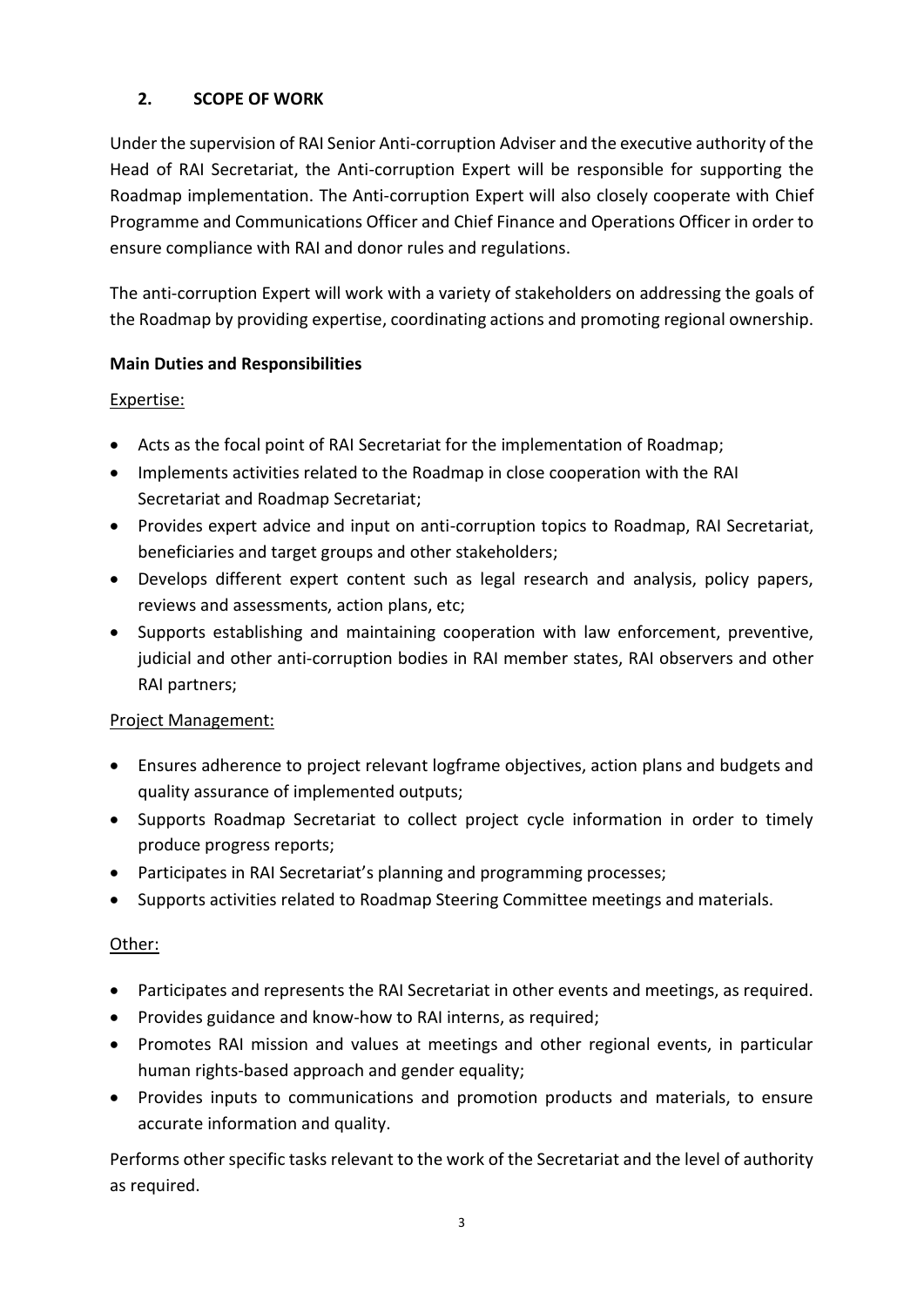## **3. REQUIREMENTS FOR EXPERIENCE AND QUALIFICATIONS**

Anti-corruption Expert shall meet the following requirements:

## I. Academic Qualifications:

• University degree in Law. Alternatively, a university degree in Criminal Justice, Political Science or Security studies supported by relevant experience would be accepted.

# II. Qualifications and skills:

- At least three years of professional experience in law, law enforcement or related anticorruption field;
- Expert-level experience with public institutions with rule of law and anti-corruption competences. Expert-level experience with international organizations or bodies with rule of law and anti-corruption competences would be considered as an advantage;
- Demonstrated experience in preparing different expert content such as legal research and analysis, policy papers, reviews and assessments, action plans, etc.
- Demonstrated knowledge and experience in the field of asset declarations collection and asset and interest disclosure systems in the SEE region;
- Understanding of other Roadmap related topics such as: public procurement transparency, illicit financial flows and asset recovery;
- Demonstrated experience in managing multiple beneficiaries and stakeholders;
- Experience with project management and technical assistance delivery is desirable;
- Be familiar with UN, OECD, EU, and Council of Europe standards related to anti-corruption;
- Demonstrated professional experience in the SEE region (outside of the country of origin) would be considered an advantage;
- Computer literacy.

# III. Competencies:

- Fluency in English both written and oral and at least one other language of the SEE region;
- Ability to develop and maintain partnerships, internally and outside the organization;
- Ability to act proactively and to respond positively, creatively, and constructively to changing situations and new demands;
- Strong organizational skills;
- Ability to demonstrate initiative and show innovation;
- Work well independently, and in teams, to achieve collective goals through active participation;
- Excellent communication, planning and organizational skills.

# IV. Values:

- Demonstrate integrity by modelling the universal and EU values and ethical standards;
- Display cultural, gender, religion, race, nationality and age sensitivity;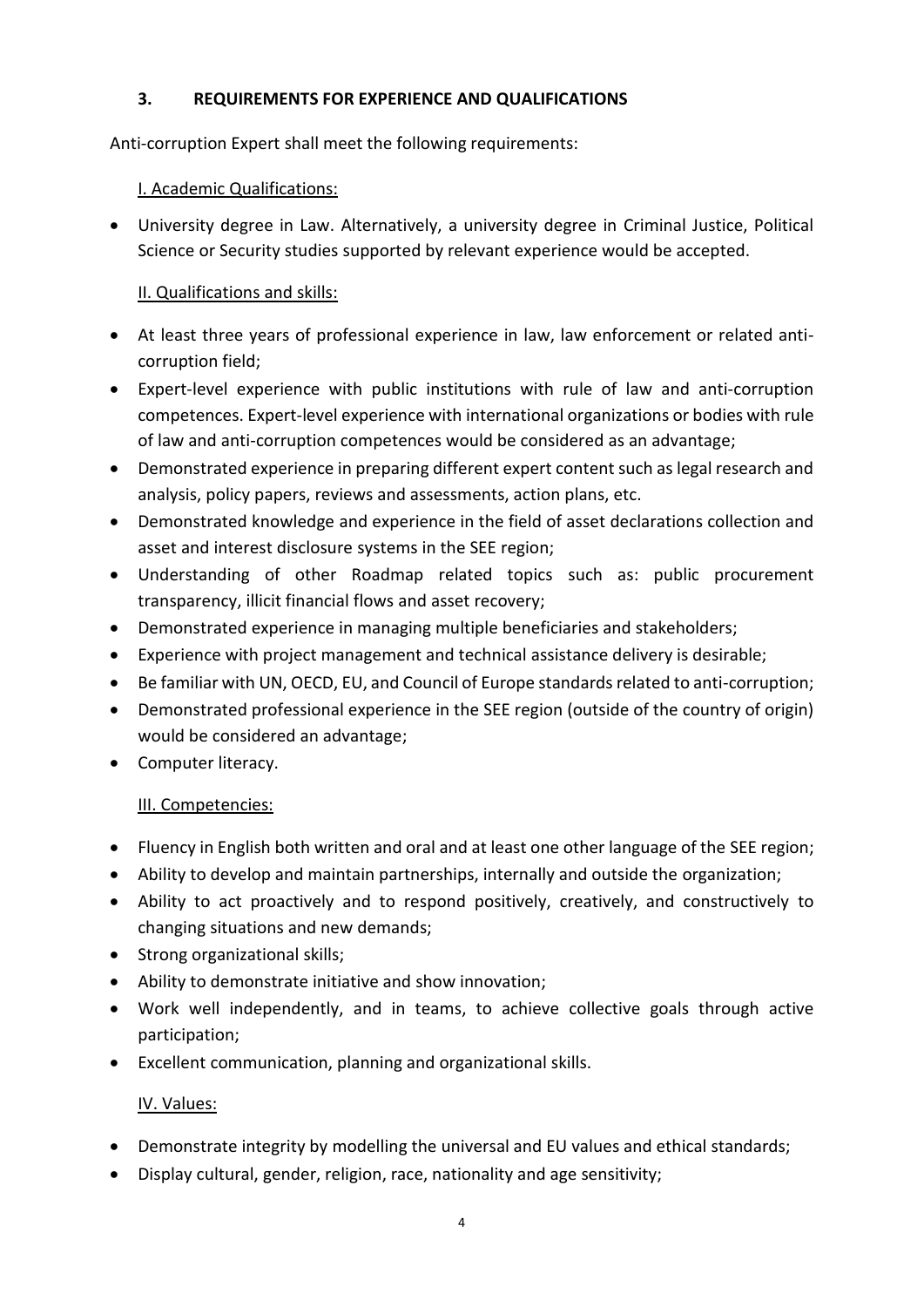• Treat all people fairly without favouritism.

# **4. APPLICATION REQUIREMENTS**

*Eligibility:* citizens of Albania, Bosnia and Herzegovina, Bulgaria, Croatia, Moldova, Montenegro, North Macedonia, Romania, and Serbia.

Interested applicants **shall** submit the following documents/information in **English** to demonstrate their qualifications:

- Curriculum Vitae (CV);
- Cover Letter showing applicant's motivation and how applicant's experience and competencies match those required by the Vacancy;
- Sample of writing that demonstrates applicant's ability to draft different expert content (articles, analyses, policy papers, or similar – up to 3 pages);
- Contact details of two referees familiar with the applicant's work experience and who can be contacted in English (details shall include email address, phone number and nature of professional relationship);
- Information on availability/commencement date;
- Information on citizenship (indication in the CV or in the Cover Letter is sufficient).

# **5. EVALUATION OF APPLICATIONS**

RAI applies a fair and transparent selection process that takes into account technical qualifications of the potential candidates.

Candidate applications determined as responsive/compliant/acceptable shall be evaluated using a cumulative analysis method, taking into consideration the combination of applicants' education, qualifications, and experience, as indicated below:

# **Criteria:**

# Technical Evaluation – 50%

- Education qualifying criteria (no points to be allocated);
- At least three years of professional experience in law, law enforcement or related anticorruption field – qualifying criteria (no points to be allocated);
- Expert-level experience with public institutions with rule of law and anti-corruption competences. Expert-level experience with international organizations or bodies with rule of law and anti-corruption competences : 20%
- Demonstrated experience in preparing different expert content such as legal research and analysis, policy papers, reviews and assessments, action plans, etc.:10%
- Demonstrated knowledge and experience in the field of asset declarations collection and asset and interest disclosure systems in the SEE region: 10%
- Understanding of other Roadmap related topics such as: public procurement transparency, illicit financial flows and asset recovery: 5%
- Demonstrated experience in managing multiple beneficiaries and stakeholders: 5%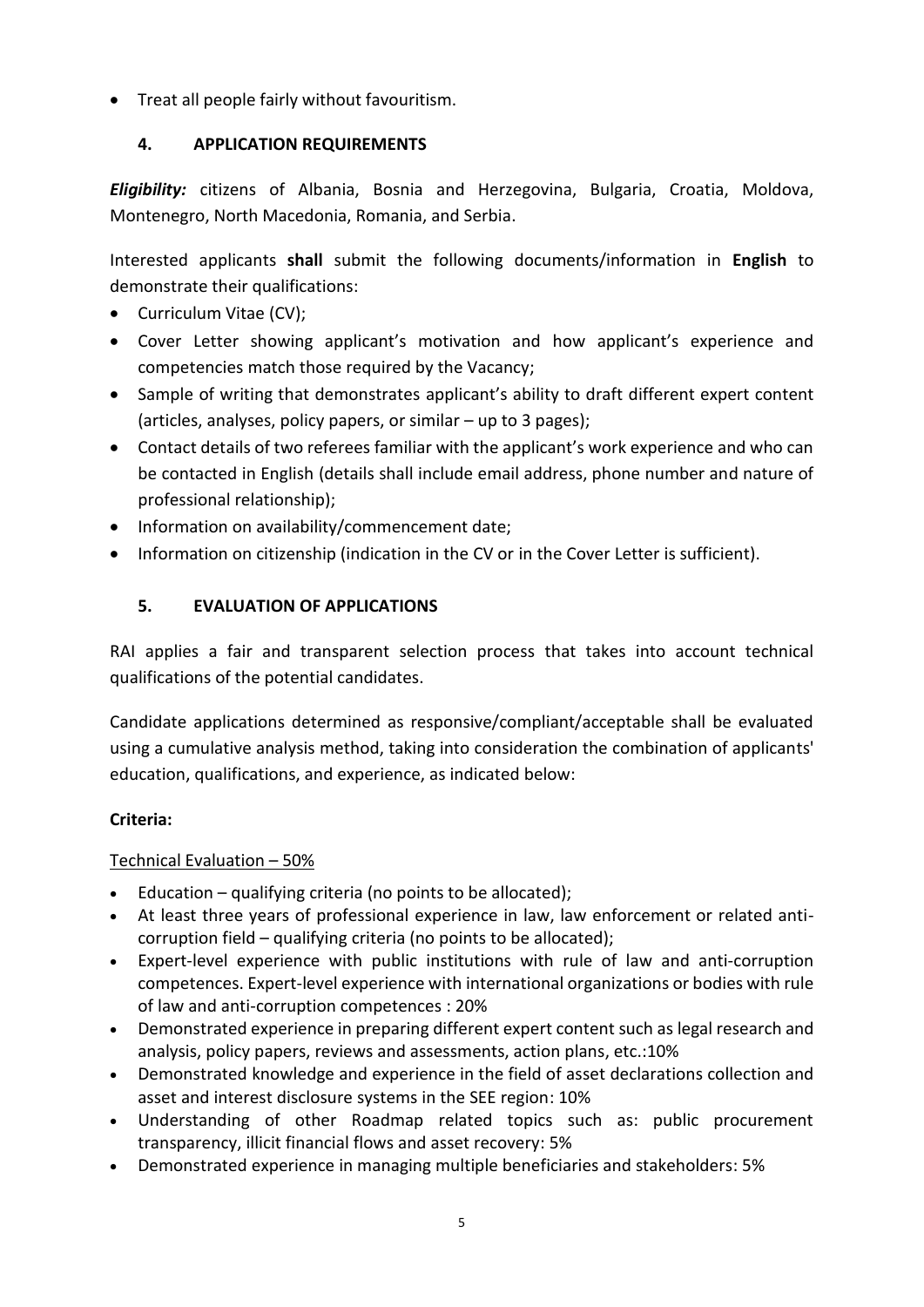- Experience with project management and technical assistance delivery: +3%
- Demonstrated professional experience in the SEE region (outside of the country of origin): +3%

#### Interview – 50%

Five candidates receiving the highest score in the technical evaluation process shall be invited for an interview. Interviews may include one or more of the following: written test, job-related examinations, situational exercises and language tests.

The employment contract shall be offered to applicant who received the highest score out of technical evaluation (50% of total score) and interview (50% of total score).

## **6. CONDITIONS OF THE CONTRACT**

This is a project position. Filling of this position is subject to funding and the initial appointment will be for a period of one year. Extension of the appointment will be subject to performance and the availability of the funds.

This is a full-time position, with a 90-day probation period.

RAI Secretariat offers a compensation package that includes:

- Annual gross salary: €38.400;
- Relocation budget for arrival and departure;
- Health insurance in Bosnia and Herzegovina;
- Travel health insurance;
- Monthly child allowance for children under 18 years of age in the amount of 80EUR/child;
- Diplomatic status in Bosnia and Herzegovina.

Holidays: 30 days of annual leave, holidays observed by the Secretariat (available at the followin[g LINK\)](http://www.rai-see.org/working-hours-and-holidays/) and 2 days for observance of other holidays.

RAI Secretariat encourages all employees to balance their professional and private life and recognizes work-from-home policy or flexible scheduling.

#### **7. ADDITIONAL INFORMATION**

All additional questions regarding this vacancy announcement can be submitted via e-mail with a clearly indicated vacancy you are referring to in the subject of the message, to the following email address: vacancy@rai-see.org. All questions shall be submitted in English.

Questions may be sent not later than five days before the deadline for the submission of the applications. Answers will be provided not later than three days before the application deadline. All questions and answers that may be relevant to other applicants as well will be published on the RAI Secretariat website. Information on senders will not be disclosed.